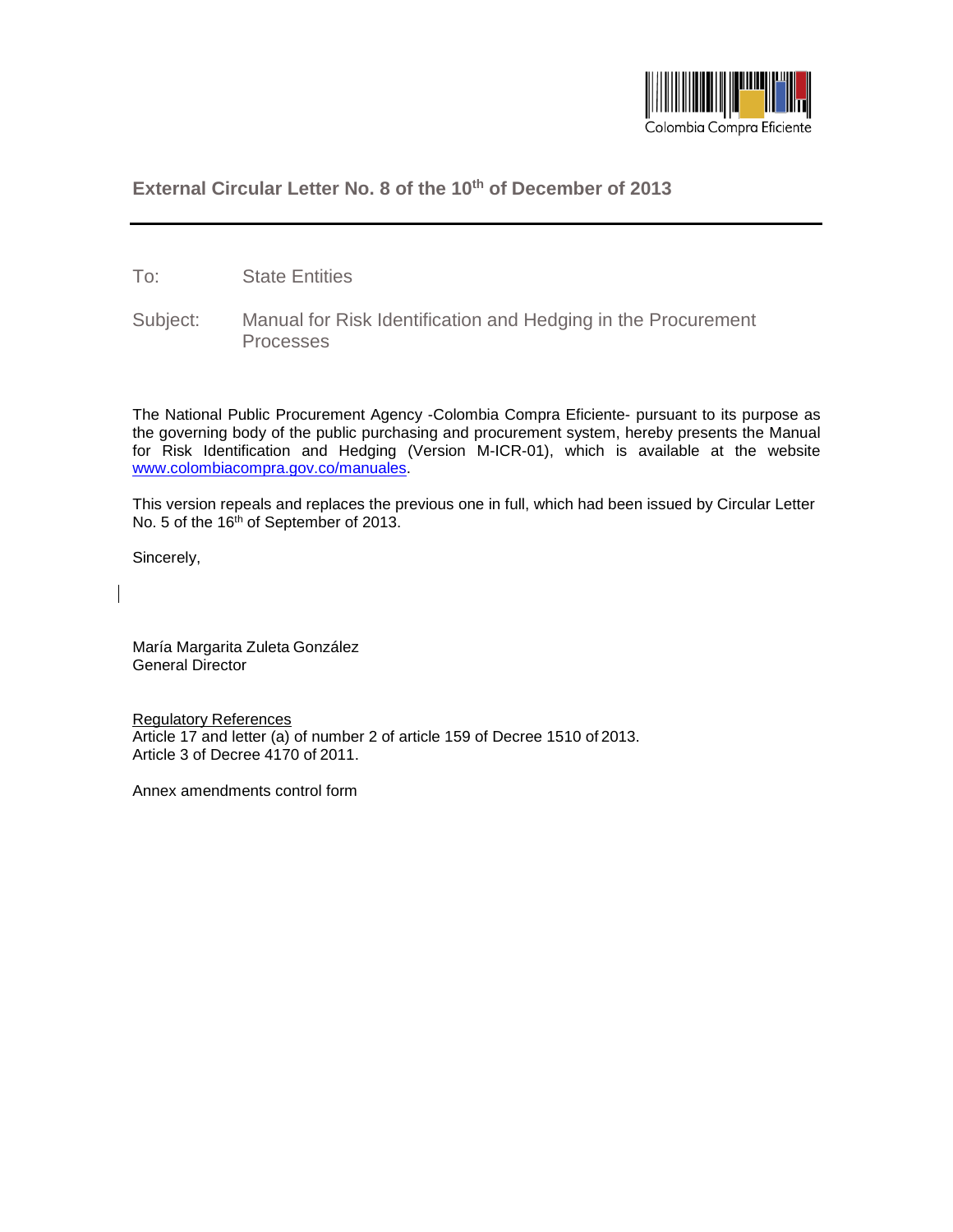

## **Manual for Risk Identification and Hedging in Procurement Processes**

## **Amendments control form**

Final Version: Versión M-ICR-01 of the 9th of December of 2013

Amended Version: Version 1 of the 16th of September of 2013

| <b>Location in the amended version</b>                                                     | <b>Description</b>                                                                                                                             |
|--------------------------------------------------------------------------------------------|------------------------------------------------------------------------------------------------------------------------------------------------|
| Page 2, footnote 3                                                                         | Correction of the quote format.                                                                                                                |
| Page 3, letter (d) of title "A. Risks in the<br>Procurement Processes", second paragraph   | Insertion of comma after the expression "namely".                                                                                              |
| Page 3, second paragraph del title "A. Risks in<br>the Procurement Processes", numeral (i) | Insertion of the expressions "from" and "for" in the phrase "a higher<br>level of certainty and knowledge for decision making".                |
| Page 4, Table 1                                                                            | Change of name of column "Total Rating" for "Risk Assessment".                                                                                 |
| Page 4, Table 1                                                                            | Change of name of column "Priority" for "Category".                                                                                            |
| Page 4, Table 1                                                                            | Change of name of column "Rating" for "Risk Assessment" in the<br>section called "Impact after the Treatment".                                 |
| Page 4, Table 1                                                                            | Change of name of column "Total Rating" for "Category" in the section<br>called "Impact after the Treatment".                                  |
| Page 4, Table 1                                                                            | Change of name of column "Does it affect the economic balance of the<br>contract?" for "Does it affect the performance of the contract?".      |
| Page 6, subtitle "Planning", primer paragraph                                              | Insertion of the expression "is" in the phrase "the date in which it is<br>decided whether or not to continue with the Procurement Processes." |
| Page 7, subtitle "Performance"                                                             | Deletion of a period after the expression "respective".                                                                                        |
| Page 7, subtitle "Financial Risks"                                                         | Change of the expression "is" for "are".                                                                                                       |
| Page 8, first paragraph coming from the subtitle<br>"Financial Risks" in page 7            | Insertion of a comma, after the expression "refinancing".                                                                                      |
| Page 9, Table 2                                                                            | Change of the title of table "Risk Category" for "Risk Probability".                                                                           |
| Page 9, letter (b)                                                                         | Insertion of comma after number 3.                                                                                                             |
| Page 10, Table 3, Colum "Minor", line                                                      | Wording Change "Makes the execution of the contract slightly difficult,                                                                        |